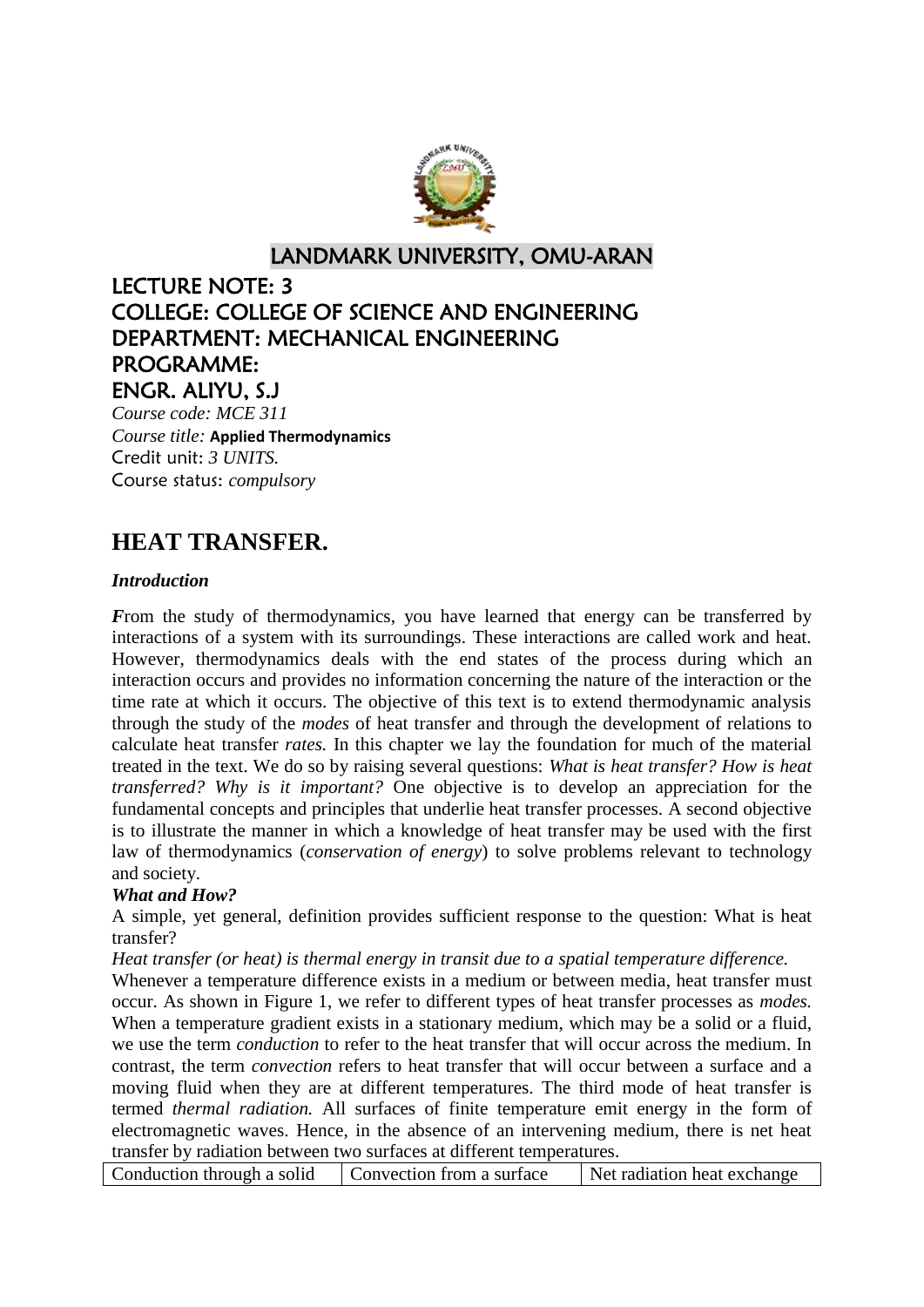

**FIGURE 1** Conduction, convection, and radiation heat transfer modes.

### *Physical Origins and Rate Equations*

As engineers, it is important that we understand the *physical mechanisms* which underlie the heat transfer modes and that we be able to use the rate equations that quantify the amount of energy being transferred per unit time.

### **Conduction**

At mention of the word *conduction*, we should immediately conjure up concepts of *atomic*  and *molecular activity* because processes at these levels sustain this mode of heat transfer. Conduction may be viewed as the transfer of energy from the more energetic to the less energetic particles of a substance due to interactions between the particles. The physical mechanism of conduction is most easily explained by considering a gas and using ideas familiar from your thermodynamics background. Consider a gas in which a temperature gradient exists, and assume that there is *no bulk*, *or macroscopic, motion.* The gas may occupy the space between two surfaces that are maintained at different temperatures, as shown in Figure 2. We associate the temperature at any point with the energy of gas molecules in proximity to the point. This energy is related to the random translational motion, as well as to the internal rotational and vibrational motions, of the molecules. Higher temperatures are associated with higher molecular energies. When neighboring molecules collide, as they are constantly doing, a transfer of energy from the more energetic to the less energetic molecules must occur. In the presence of a temperature gradient, energy transfer by conduction must then occur in the direction of decreasing temperature. This would be true even in the absence of collisions, as is evident from Figure 2. The hypothetical plane at is constantly being crossed by molecules from above and below due to their *random* motion. However, molecules from above are associated with a higher temperature than those from below, in which case there must be a *net* transfer of energy in the positive *x* direction. Collisions between molecules enhance this energy transfer. We may speak of the net transfer of energy by random molecular motion as a *diffusion* of energy. The situation is much the same in liquids, although the molecules are more closely spaced and the molecular interactions are stronger and more frequent. Similarly, in a solid, conduction may be attributed to atomic activity in the form of lattice vibrations.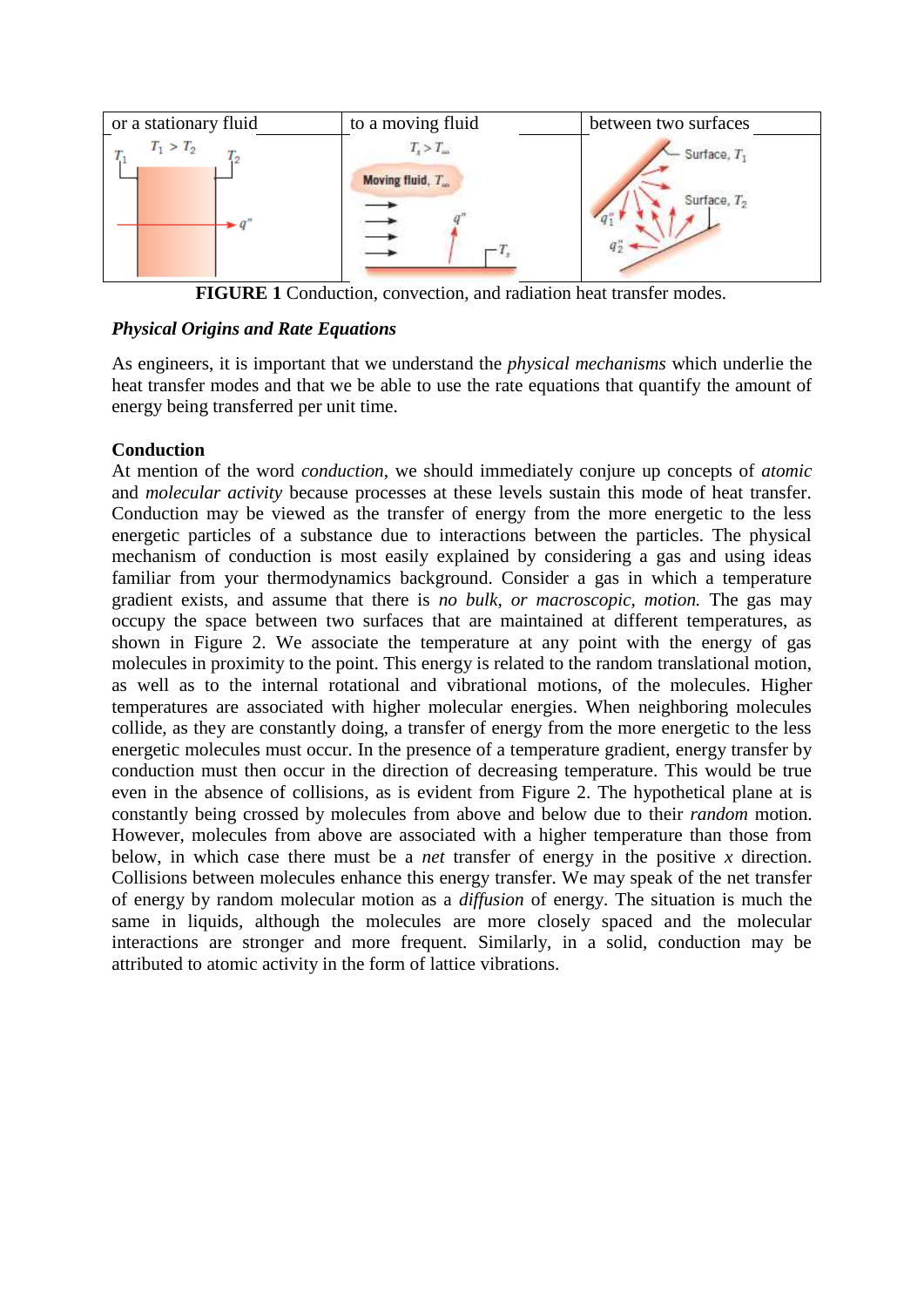

**FIGURE 2** Association of conduction heat transfer with diffusion of energy due to molecular activity.

The modern view is to ascribe the energy transfer to *lattice waves* induced by atomic motion. In an electrical nonconductor, the energy transfer is exclusively via these lattice waves; in a conductor, it is also due to the translational motion of the free electrons.



**FIGURE 3** One-dimensional heat transfer by conduction (diffusion of energy).

Examples of conduction heat transfer are legion. The exposed end of a metal spoon suddenly immersed in a cup of hot coffee is eventually warmed due to the conduction of energy through the spoon. On a winter day, there is significant energy loss from a heated room to the outside air. This loss is principally due to conduction heat transfer through the wall that separates the room air from the outside air. Heat transfer processes can be quantified in terms of appropriate *rate equations.* These equations may be used to compute the amount of energy being transferred per unit time. For heat conduction, the rate equation is known as *Fourier.s law.* For the one-dimensional plane wall shown in Figure 1.3, having a temperature distribution  $T(x)$ , the rate equation is expressed as

$$
q_x^{\prime\prime} = -k\frac{dT}{dx} \dots \dots \dots \dots \dots \dots \dots \dots \dots \dots
$$

The *heat flux*  $q_x^{\mu}(w/m^2)$  is the heat transfer rate in the *x*-direction *per* unit area *perpendicular* to the direction of transfer, and it is proportional to the *temperature gradient*, *dT*/*dx*, in this direction. The parameter *k* is a *transport* property known as the *thermal conductivity* (W/m. K) and is a characteristic of the wall material. The minus sign is a consequence of the fact that heat is transferred in the direction of decreasing temperature. Under the *steady-state conditions* shown in Figure 3, where the temperature distribution is *linear*, the temperature gradient may be expressed as

 $\boldsymbol{d}$  $\frac{dT}{dx} = \frac{T}{2}$  $\frac{1}{L}$ , and the heat flux is then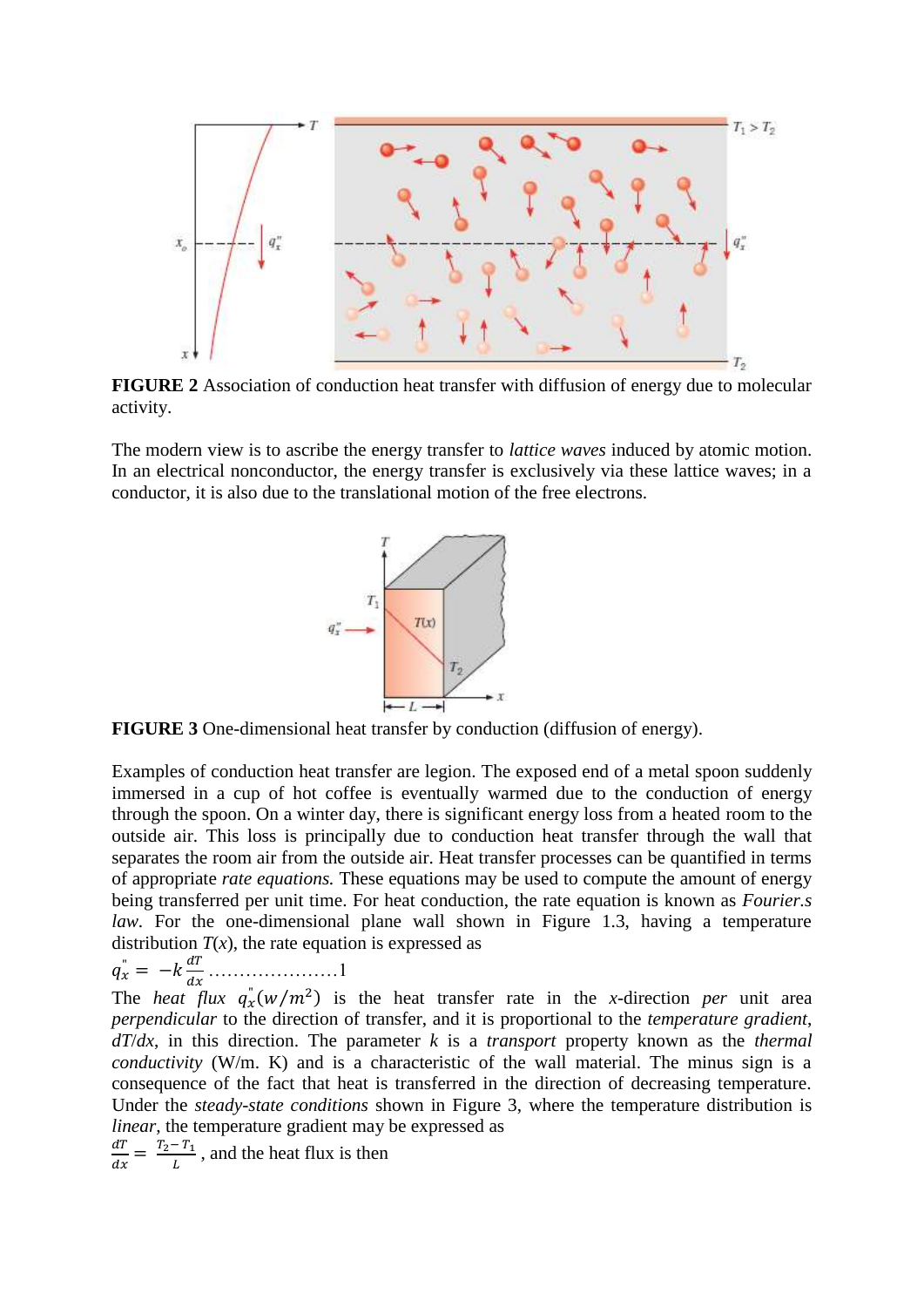#### $q_{x}^{T} = -k \frac{T}{2}$  $\frac{-t_1}{L}$ , or  $q_x^{\text{''}} = k \frac{T_1}{T_1}$  $\frac{-T_1}{L} = k \frac{\Delta}{l}$ ………………..2

Note that this equation provides a *heat flux* , that is, the rate of heat transfer per *unit area.* The *heat rate* by conduction,  $q_x$  (W), through a plane wall of area *A* is then the product of the flux and the area  $q_x = q_x^T A$ .

### **EXAMPLE 1**

The wall of an industrial furnace is constructed from 0.15-m-thick fireclay brick having a thermal conductivity of 1.7 W/m.K. Measurements made during steady-state operation reveal temperatures of 1400 and 1150 K at the inner and outer surfaces, respectively. What is the rate of heat loss through a wall that is 0.5 m x 1.2 m on a side?

### **SOLUTION**

*Known:* Steady-state conditions with prescribed wall thickness, area, thermal conductivity, and surface temperatures.

*Find:* Wall heat loss.



#### *Assumptions:*

- **1.** Steady-state conditions.
- **2.** One-dimensional conduction through the wall.
- **3.** Constant thermal conductivity.

*Analysis:* Since heat transfer through the wall is by conduction, the heat flux may be determined from Fourier's law. Using Equation 2, we have

$$
q_x^{\prime\prime} = k \frac{T_2 - T_1}{L} = k \frac{\Delta T}{L} = 1.7 W/m. K \times \frac{250 K}{0.15 m} = 2833 W/m^2
$$

The heat flux represents the rate of heat transfer through a section of unit area, and it is uniform (invariant) across the surface of the wall. The heat loss through the wall of area is then

 $q_x = (HW)q_x = (0.5 \, m \, x \, 1.2 \, m)2833 \, W/m^2 =$ 

*Comments:* Note the direction of heat flow and the distinction between heat flux and heat rate.

#### **Convection**

The convection heat transfer *mode* is comprised of *two mechanisms.* In addition to energy transfer due to *random molecular motion* (*diffusion*), energy is also transferred by the *bulk*, or *macroscopic, motion* of the fluid. This fluid motion is associated with the fact that, at any instant, large numbers of molecules are moving collectively or as aggregates. Such motion, in the presence of a temperature gradient, contributes to heat transfer. Because the molecules in the aggregate retain their random motion, the total heat transfer is then due to a superposition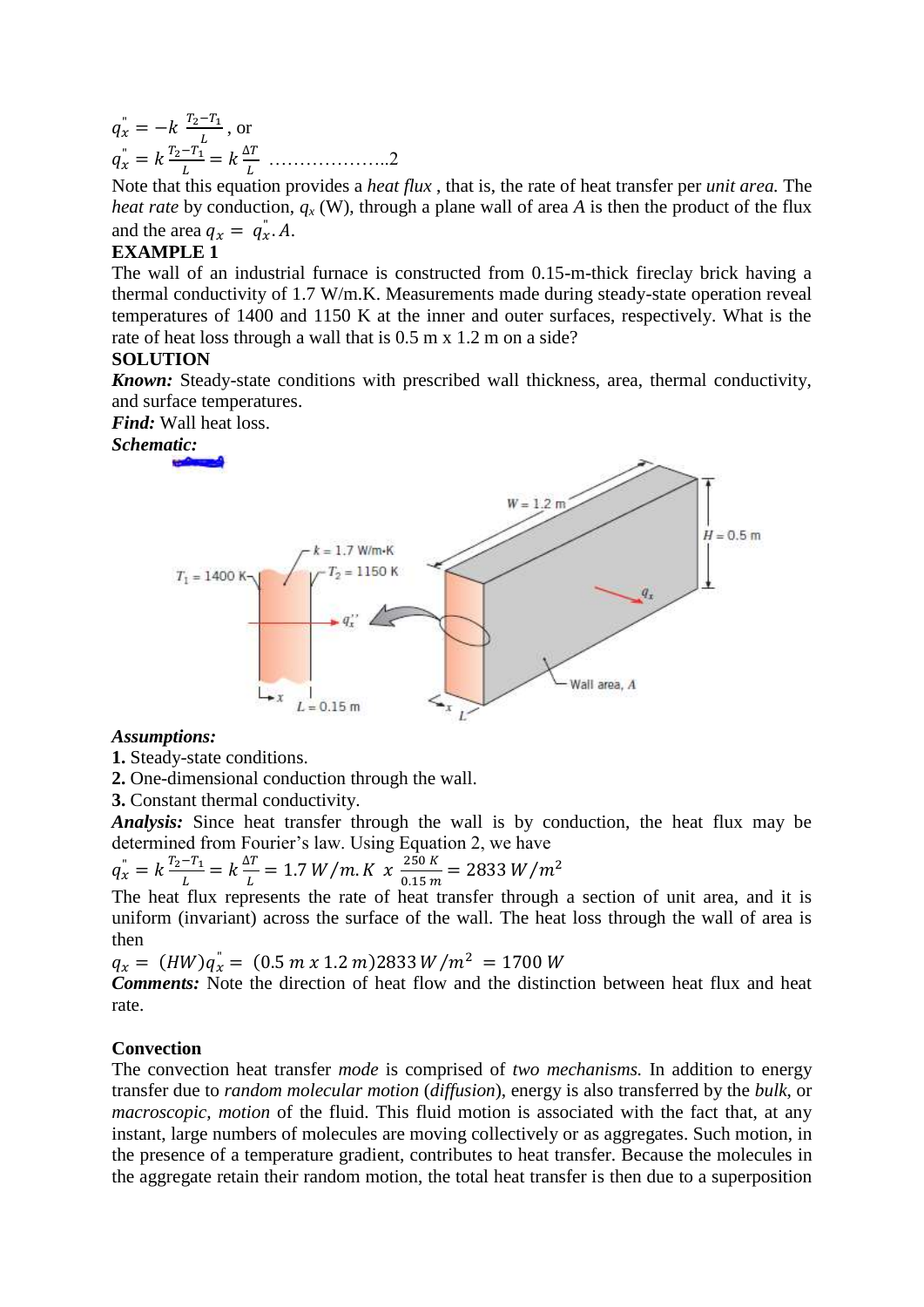of energy transport by the random motion of the molecules and by the bulk motion of the fluid. The term *convection* is customarily used when referring to this cumulative transport, and the term *advection* refers to transport due to bulk fluid motion. We are especially interested in convection heat transfer, which occurs between a fluid in motion and a bounding surface when the two are at different temperatures. Consider fluid flow over the heated surface of Figure 4. A consequence of the fluid–surface interaction is the development of a region in the fluid through which the velocity varies from zero at the surface to a finite value *u*<sup>∞</sup> associated with the flow. This region of the fluid is known as the *hydrodynamic*, or *velocity, boundary layer.* Moreover, if the surface and flow temperatures differ, there will be a region of the fluid through which the temperature varies from  $T_s$  at y = 0 to  $T_\infty$  in the outer flow. This region, called the *thermal boundary layer*, may be smaller, larger, or the same size as that through which the velocity varies. In any case, if  $T_s > T_{\infty}$ , convection heat transfer will occur from the surface to the outer flow. The convection heat transfer mode is sustained both by random molecular motion and by the bulk motion of the fluid within the boundary layer. The contribution due to random molecular motion (diffusion) dominates near the surface where the fluid velocity is low. In fact, at the interface between the surface and the fluid ( $y =$ 0), the fluid velocity is zero, and heat is transferred by this mechanism only. The contribution due to bulk fluid motion originates from the fact that the boundary layer *grows* as the flow progresses in the *x*-direction. In effect, the heat that is conducted into this layer is swept downstream and is eventually transferred to the fluid outside the boundary layer. Appreciation of boundary layer phenomena is essential to understanding convection heat transfer. For this reason, the discipline of fluid mechanics will play a vital role in our later analysis of convection. Convection heat transfer may be classified according to the nature of the flow. We speak of *forced convection* when the flow is caused by external means, such as by a fan, a pump, or atmospheric winds. As an example, consider the use of a fan to provide forced convection air cooling of hot electrical components on a stack of printed circuit boards (Figure 5*a*). In contrast, for *free* (or *natural*) *convection*, the flow is induced by buoyancy forces, which are due to density differences caused by temperature variations in the fluid. An example is the free convection heat transfer that occurs from hot components on a vertical array of circuit boards in air (Figure 5*b*). Air that makes contact with the components experiences an increase in temperature and hence a reduction in density. Since it is now lighter than the surrounding air, buoyancy forces induce a vertical motion for which warm air ascending from the boards is replaced by an inflow of cooler ambient air.



**FIGURE 4** Boundary layer development in convection heat transfer.

While we have presumed *pure* forced convection in Figure 5*a* and *pure* natural convection in Figure 5*b*, conditions corresponding to *mixed* (*combined*) *forced* and *natural convection* may exist. For example, if velocities associated with the flow of Figure 5*a* are small and/or buoyancy forces are large, a secondary flow that is comparable to the imposed forced flow could be induced. In this case, the buoyancy-induced flow would be normal to the forced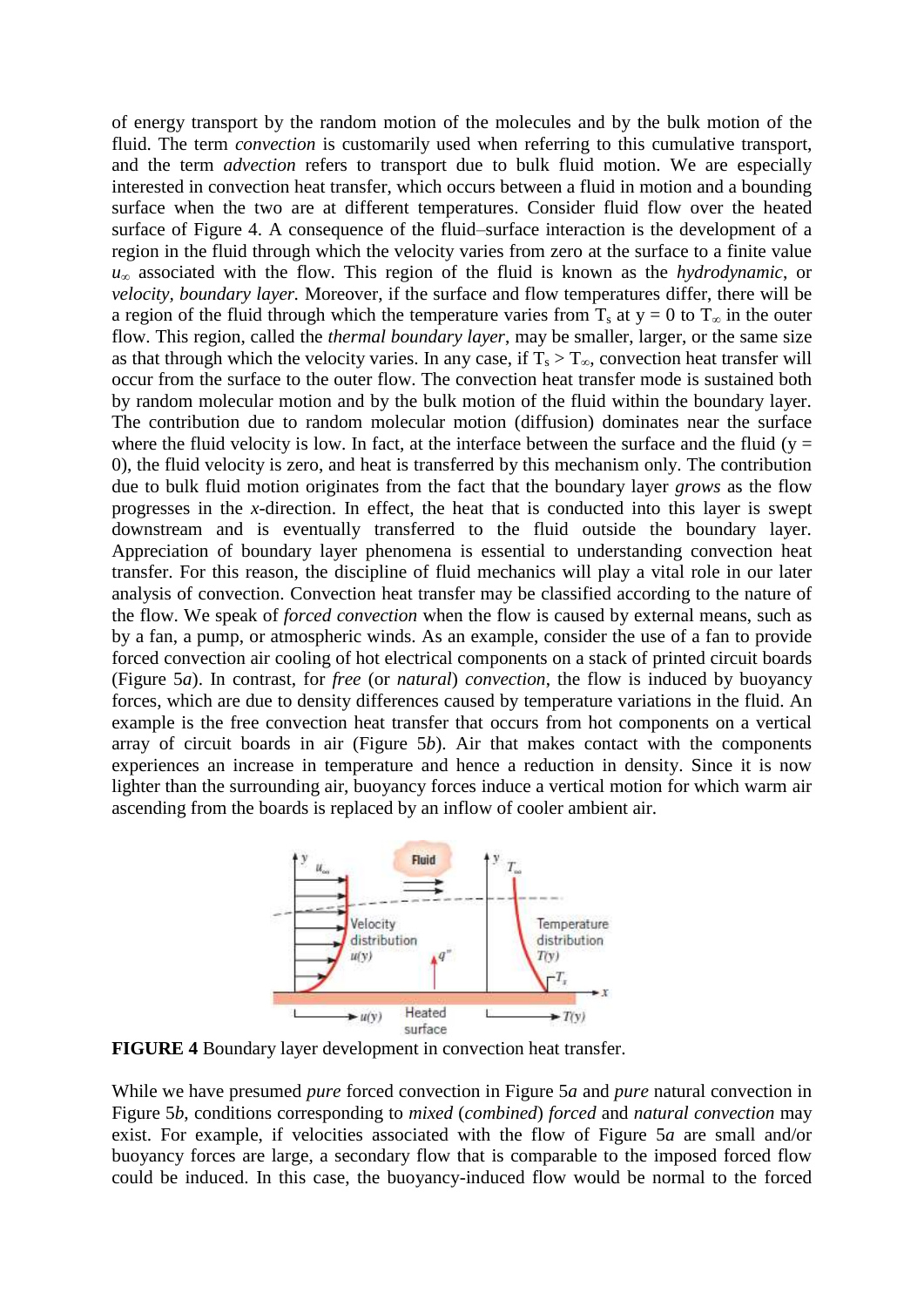flow and could have a significant effect on convection heat transfer from the components. In Figure 5*b*, mixed convection would result if a fan were used to force air upward between the circuit boards, thereby assisting the buoyancy flow, or downward, thereby opposing the buoyancy flow. We have described the convection heat transfer mode as energy transfer occurring within a fluid due to the combined effects of conduction and bulk fluid motion. Typically, the energy that is being transferred is the *sensible*, or internal thermal, energy of the fluid. However, for some convection processes, there is, in addition, *latent* heat exchange. This latent heat exchange is generally associated with a phase change between the liquid and vapor states of the fluid. Two special cases of interest in this text are *boiling* and *condensation.* For example, convection heat transfer results from fluid motion induced by vapor bubbles generated at the bottom of a pan of boiling water (Figure 5*c*) or by the condensation of water vapor on the outer surface of a cold water pipe (Figure 5*d*).



**FIGURE 5** Convection heat transfer processes. (*a*) Forced convection. (*b*) Natural convection. (*c*) Boiling. (*d*) Condensation.

**TABLE 1** Typical values of the convection heat transfer coefficient

| <b>Process</b>                                                           |                |
|--------------------------------------------------------------------------|----------------|
|                                                                          | $(W/m2$ . K)   |
| <b>Free convection Gases</b>                                             | $2 - 25$       |
| Liquids                                                                  | $50 - 1000$    |
| <b>Forced convection Gases</b>                                           | $25 - 250$     |
| Liquids                                                                  | $100 - 20,000$ |
| Convection<br><b>Boiling</b><br>with<br>phase<br>change<br><sub>or</sub> | 2500           |
| condensation                                                             | 100,000        |

Regardless of the nature of the convection heat transfer process, the appropriate rate equation is of the form

$$
q^{\prime\prime} = h(T_s - T_\infty) \dots \dots \dots \dots 3a
$$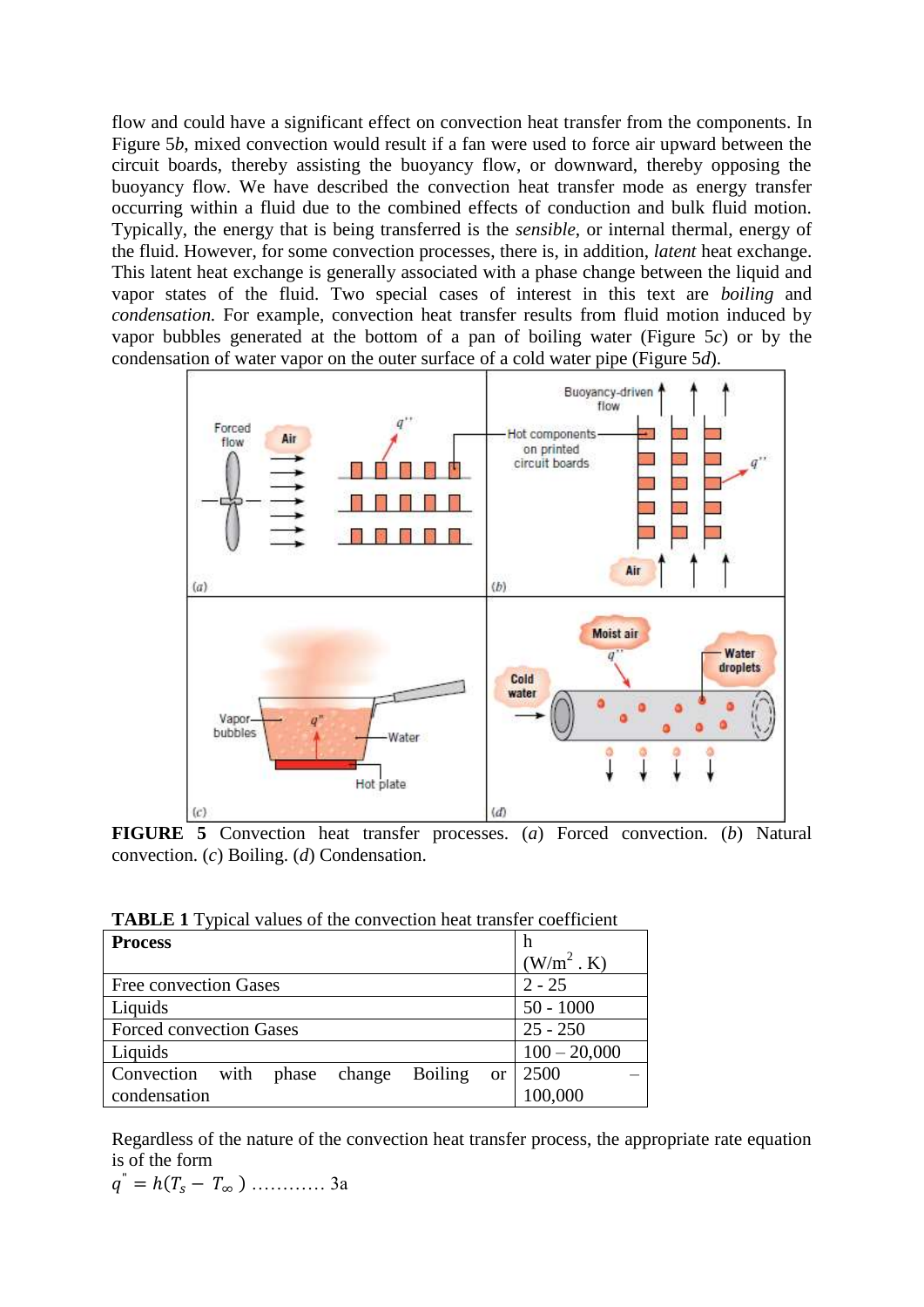where, the convective *heat flux* ( $W/m<sup>2</sup>$ ), is proportional to the difference between the surface and fluid temperatures,  $T_s$  and  $T_\infty$ , respectively. This expression is known as *Newton.s law of cooling*, and the parameter  $h$  (W/m<sup>2</sup>.K) is termed the *convection heat transfer coefficient*. This coefficient depends on conditions in the boundary layer, which are influenced by surface geometry, the nature of the fluid motion, and an assortment of fluid thermodynamic and transport properties. Any study of convection ultimately reduces to a study of the means by which *h* may be determined. In the solution of such problems we presume *h* to be known, using typical values given in Table 1. When Equation 3a is used, the convection heat flux is presumed to be *positive* if heat is transferred *from* the surface ( $T_s > T_\infty$ ) and *negative* if heat is transferred *to* the surface ( $T_{\infty} > T_s$ ). However, nothing precludes us from expressing Newton's law of cooling as

 $q^{\text{''}} = h(T_{\infty} - T_s) \dots \dots \dots \dots 3b$ 

in which case heat transfer is positive if it is to the surface.

### **Radiation**

Thermal radiation is energy *emitted* by matter that is at a nonzero temperature. Although we will focus on radiation from solid surfaces, emission may also occur from liquids and gases. Regardless of the form of matter, the emission may be attributed to changes in the electron configurations of the constituent atoms or molecules. The energy of the radiation field is transported by electromagnetic waves (or alternatively, photons). While the transfer of energy by conduction or convection requires the presence of a material medium, radiation does not. In fact, radiation transfer occurs most efficiently in a vacuum. Consider radiation transfer processes for the surface of Figure 6*a*. Radiation that is *emitted* by the surface originates from the thermal energy of matter bounded by the surface, and the rate at which energy is released per unit area (W/m<sup>2</sup>) is termed the surface *emissive power*, E. There is an upper limit to the emissive power, which is prescribed by the *Stefan.Boltzmann law*

…………….. 4

where  $T_s$  is the *absolute temperature* (K) of the surface and  $\sigma$  is the *Stefan. Boltzmann constant* ( $\sigma$  = 5.67 x 10<sup>-8</sup> W/m<sup>2</sup>. K<sup>4</sup>). Such a surface is called an ideal radiator or *blackbody*.

The heat flux emitted by a real surface is less than that of a blackbody at the same temperature and is given by

$$
E = \varepsilon \sigma T_s^4 \dots \dots \dots \dots \dots 5
$$

where  $\varepsilon$  is a radiative property of the surface termed the *emissivity*. With values in the range  $0 \leq \varepsilon \leq 1$ , this property provides a measure of how efficiently a surface emits energy relative to a blackbody. It depends strongly on the surface material and finish, and representative values are provided in Appendix A.

Radiation may also be *incident* on a surface from its surroundings. The radiation may originate from a special source, such as the sun, or from other surfaces to which the surface of interest is exposed. Irrespective of the source(s), we designate the rate at which all such radiation is incident on a unit area of the surface as the *irradiation G* (Figure 6*a*).

A portion, or all, of the irradiation may be *absorbed* by the surface, thereby increasing the thermal energy of the material. The rate at which radiant energy is absorbed per unit surface area may be evaluated from knowledge of a surface radiative property termed the *absorptivity*  . That is,

 $G_{abs} = \alpha G \dots \dots \dots \dots \dots \dots \dots 6$ 

Where  $0 \le \varepsilon \le 1$ . If  $\alpha < 1$  and the surface is *opaque*, portions of the irradiation are *reflected.* If the surface is *semitransparent*, portions of the irradiation may also be *transmitted.* However, whereas absorbed and emitted radiation increase and reduce, respectively, the thermal energy of matter, reflected and transmitted radiation have no effect on this energy.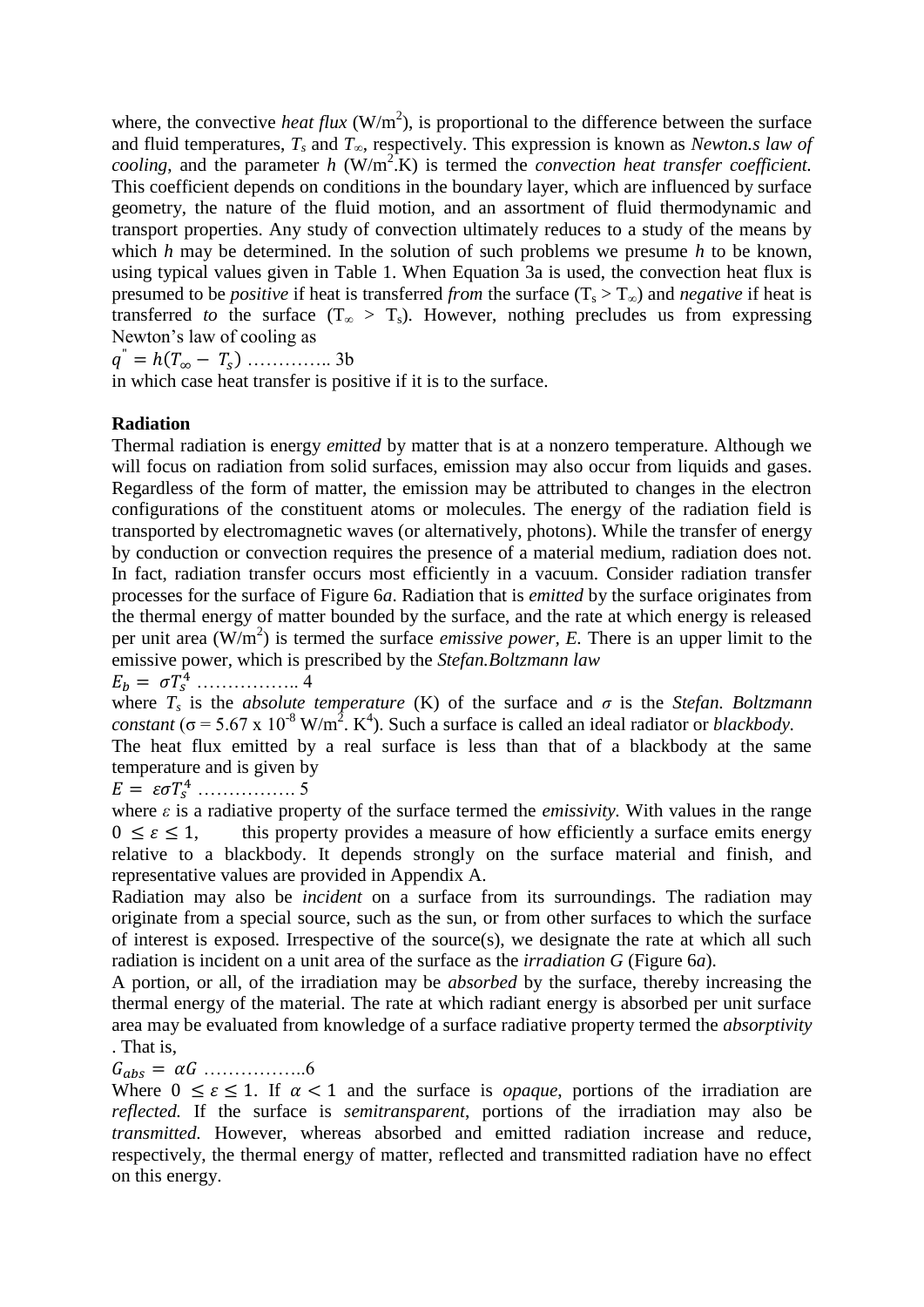Note that the value of  $\alpha$  depends on the nature of the irradiation, as well as on the surface itself. For example, the absorptivity of a surface to solar radiation may differ from its absorptivity to radiation emitted by the walls of a furnace.



**FIGURE 6** Radiation exchange: (*a*) at a surface and (*b*) between a surface and large surroundings.

In many engineering problems (a notable exception being problems involving solar radiation or radiation from other very high temperature sources), liquids can be considered opaque to radiation heat transfer, and gases can be considered transparent to it. Solids can be opaque (as is the case for metals) or *semitransparent* (as is the case for thin sheets of some polymers and some semiconducting materials). A special case that occurs frequently involves radiation exchange between a small surface at  $T_s$  and a much larger, isothermal surface that completely surrounds the smaller one (Figure 6*b*). The *surroundings* could, for example, be the walls of a room or a furnace whose temperature  $T_{\text{sur}}$  differs from that of an enclosed surface ( $T_{\text{sur}} \neq T_s$ ). We will show in Chapter 12 that, for such a condition, the irradiation may be approximated by emission from a blackbody at  $T_{\text{sur}}$ , in which case  $G = \sigma T_{\text{sur}}^4$ . If the surface is assumed to be one for which α = ε (a *gray surface*), the *net* rate of radiation heat transfer *from* the surface, expressed per unit area of the surface, is

 ( ) ( ) ………………… 7

This expression provides the difference between thermal energy that is released due to radiation emission and that gained due to radiation absorption. For many applications, it is convenient to express the net radiation heat exchange in the form

( ) ………………. 8

where, from Equation 1.7, the *radiation heat transfer coefficient h r is*  $h_r \equiv \varepsilon \sigma (T_s + T_{sur}) (T_s^2 + T_{sur}^2) \dots$ 

Here we have modeled the radiation mode in a manner similar to convection. In this sense we have *linearized* the radiation rate equation, making the heat rate proportional to a temperature difference rather than to the difference between two temperatures to the fourth power. Note, however, that *hr* depends strongly on temperature, whereas the temperature dependence of the convection heat transfer coefficient *h* is generally weak. The surfaces of Figure 6 may also simultaneously transfer heat by convection to an adjoining gas. For the conditions of Figure 6*b*, the total rate of heat transfer *from* the surface is then

( ) ( ) ……………… 10

Example 1.

An uninsulated steam pipe passes through a room in which the air and walls are at  $25^{\circ}$ C. The outside diameter of the pipe is 70 mm, and its surface temperature and emissivity are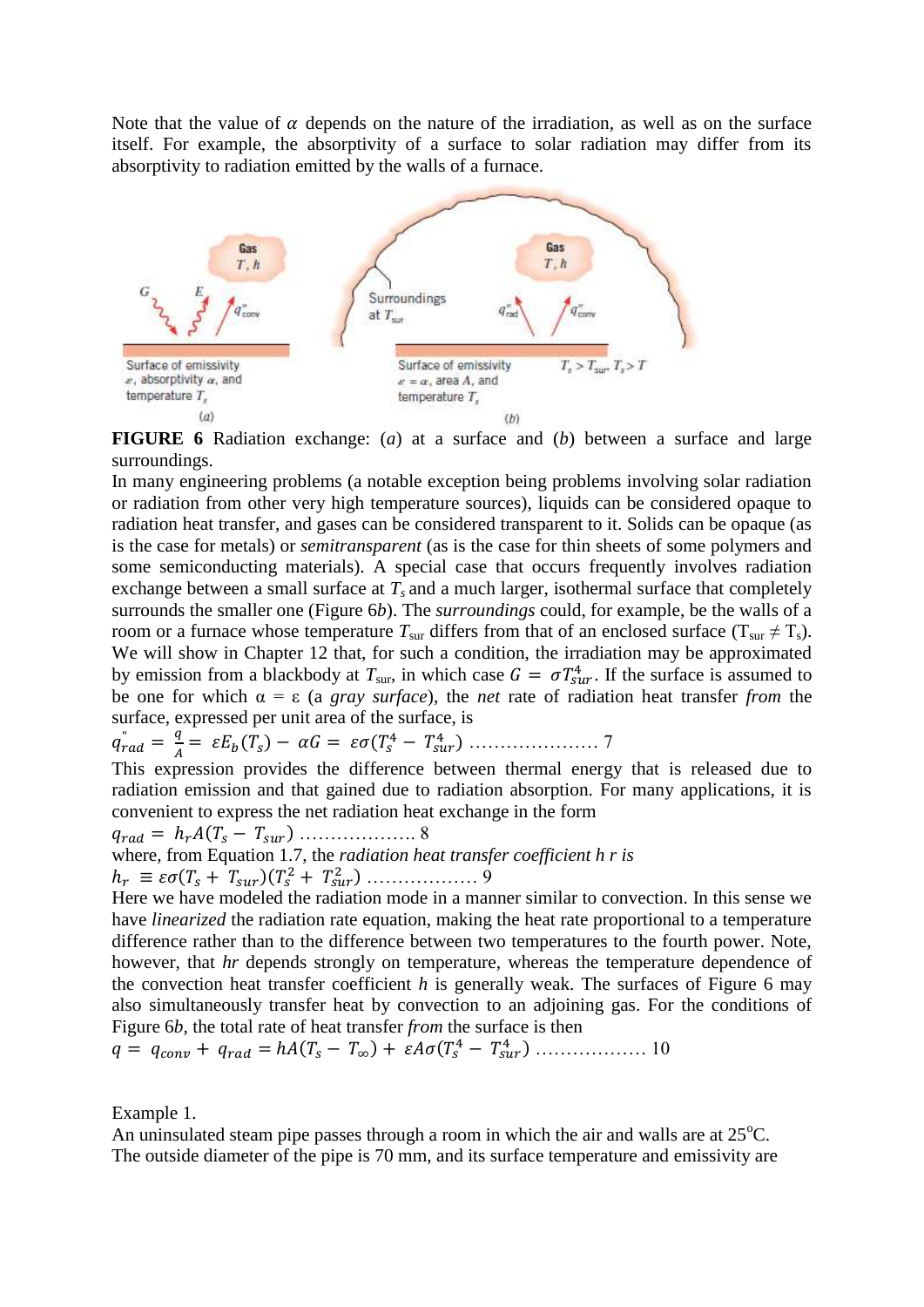$200^{\circ}$ C and 0.8, respectively. What are the surface emissive power and irradiation? If the coefficient associated with free convection heat transfer from the surface to the air is 15  $W/m<sup>2</sup>$ . K, what is the rate of heat loss from the surface per unit length of pipe?

### **SOLUTION**

*Known:* Uninsulated pipe of prescribed diameter, emissivity, and surface temperature in a room with fixed wall and air temperatures.

#### *Find:*

**1.** Surface emissive power and irradiation.

**2.** Pipe heat loss per unit length, q'.

*Schematic:*



### *Assumptions:*

**1.** Steady-state conditions.

**2.** Radiation exchange between the pipe and the room is between a small surface and a much larger enclosure.

**3.** The surface emissivity and absorptivity are equal.

### *Analysis:*

**1.** The surface emissive power may be evaluated from Equation 1.5, while the irradiation corresponds to  $G = \sigma T_{\text{sur}}^4$ . Hence

 $E = \varepsilon \sigma T_s^4 = 0.8(5.67 \times 10^{-8} W/m^2.K^4)(473)^4 = 2270 W/m^2$ 

$$
G = \sigma T_{sur}^4 = 5.67 \times 10^{-8} W/m^2.K^4 (298 K)^4 = 447 W/m^2
$$

**2.** Heat loss from the pipe is by convection to the room air and by radiation exchange with the walls. Hence,  $q = q_{conv} + q_{rad}$  and from Equation 1.10, with  $A = \pi DL$ ,  $q = h(\pi DL)(T_s - T_\infty) + \varepsilon(\pi DL)\sigma(T_s^4 - T_{sur}^4)$ The heat loss per unit length of pipe is then  $q' = \frac{q}{q}$  $\frac{q}{L} =$  $15 W/m<sup>2</sup>$ .  $K(π x 0.07 m)(200 – 25) °C +$  $0.8(\pi x 0.07 m)5.67 x 10^{-8} W/m^2$ .  $K^4(473^4 - 298^4)K^4$  $q' = 577 W/m + 421 W/m = 998 W/m$ 

### *Comments:*

**1.** Note that temperature may be expressed in units of  $^{\circ}C$  or K when evaluating the temperature difference for a convection (or conduction) heat transfer rate. However, temperature must be expressed in kelvins (K) when evaluating a radiation transfer rate.

**2.** The net rate of radiation heat transfer from the pipe may be expressed as

$$
q'_{rad} = \pi D(E - \alpha G)
$$

 $q'_{rad} = \pi x 0.07 m (2270 - 0.8 x 447) W/m^2 = 421 W/m$ 

**3.** In this situation, the radiation and convection heat transfer rates are comparable because *T<sup>s</sup>* is large compared to  $T<sub>sur</sub>$  and the coefficient associated with free convection is small. For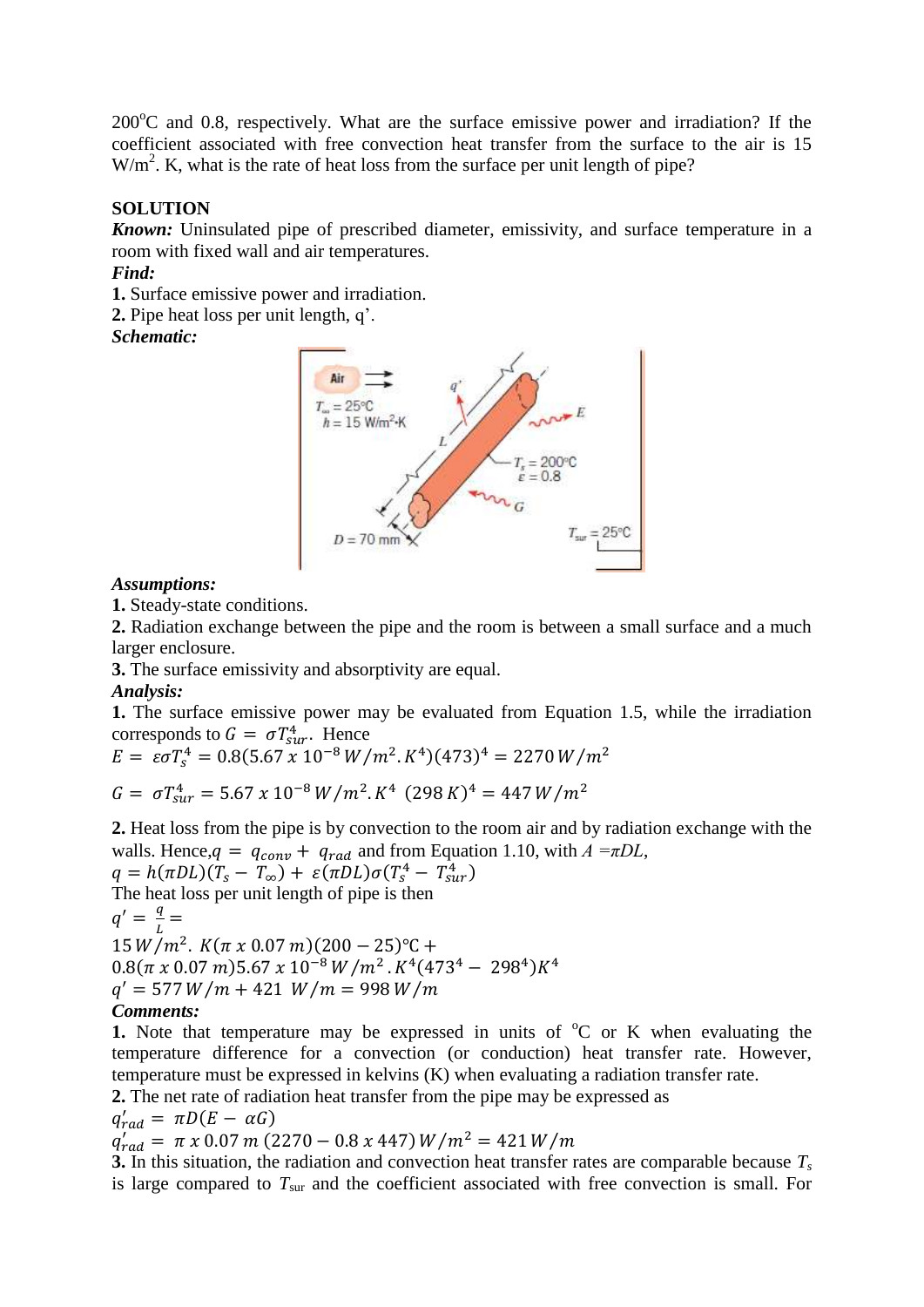more moderate values of  $T_s$  and the larger values of *h* associated with forced convection, the effect of radiation may often be neglected. The radiation heat transfer coefficient may be computed from Equation 1.9. For the conditions of this problem, its value is  $h_r =$  $11 W/m^2$ .K.

| <b>Description/Composition</b> | $\alpha_{s}$ | $\varepsilon^b$ | $\alpha_s/\varepsilon$ | $\tau_S$ |
|--------------------------------|--------------|-----------------|------------------------|----------|
| Aluminum                       |              |                 |                        |          |
| Polished                       | 0.09         | 0.03            | 3.0                    |          |
| Anodized                       | 0.14         | 0.84            | 0.17                   |          |
| Quartz overcoated              | 0.11         | 0.37            | 0.30                   |          |
| Foil                           | 0.15         | 0.05            | 3.0                    |          |
| Brick, red (Purdue)            | 0.63         | 0.93            | 0.68                   |          |
| Concrete                       | 0.60         | 0.88            | 0.68                   |          |
| Galvanized sheet metal         |              |                 |                        |          |
| Clean, new                     | 0.65         | 0.13            | 5.0                    |          |
| Oxidized, weathered            | 0.80         | 0.28            | 2.9                    |          |
| Glass, 3.2-mm thickness        |              |                 |                        |          |
| Float or tempered              |              |                 |                        | 0.79     |
| Low iron oxide type            |              |                 |                        | 0.88     |
| Metal, plated                  |              |                 |                        |          |
| <b>Black sulfide</b>           | 0.92         | 0.10            | 9.2                    |          |
| <b>Black cobalt oxide</b>      | 0.93         | 0.30            | 3.1                    |          |
| Black nickel oxide             | 0.92         | 0.08            | 11                     |          |
| <b>Black</b> chrome            | 0.87         | 0.09            | 9.7                    |          |
| Mylar, 0.13-mm thickness       |              |                 |                        | 0.87     |
| Paints                         |              |                 |                        |          |
| <b>Black (Parsons)</b>         | 0.98         | 0.98            | 1.0                    |          |
| White, acrylic                 | 0.26         | 0.90            | 0.29                   |          |
| White, zinc oxide              | 0.16         | 0.93            | 0.17                   |          |
| Plexiglas, 3.2-mm thickness    |              |                 |                        | 0.90     |
| Snow                           |              |                 |                        |          |
| Fine particles, fresh          | 0.13         | 0.82            | 0.16                   |          |
| Ice granules                   | 0.33         | 0.89            | 0.37                   |          |
| Tedlar, 0.10-mm thickness      |              |                 |                        | 0.92     |
| Teflon, 0.13-mm thickness      |              |                 |                        | 0.92     |

Appendix A **TABLE A.** Solar Radiative Properties for Selected Material.

<sup>b</sup>The emissivity values in this table correspond to a surface temperature of approximately 300 K.

### **Analysis of Heat Transfer Problems:**

### **Methodology**

A major objective of this text is to prepare you to solve engineering problems that involve heat transfer processes. To this end, numerous problems are provided at the end of each chapter. In working these problems you will gain a deeper appreciation for the fundamentals of the subject, and you will gain confidence in your ability to apply these fundamentals to the solution of engineering problems. In solving problems, we advocate the use of a systematic procedure characterized by a prescribed format. We consistently employ this procedure in our examples, and we require our students to use it in their problem solutions. It consists of the following steps: